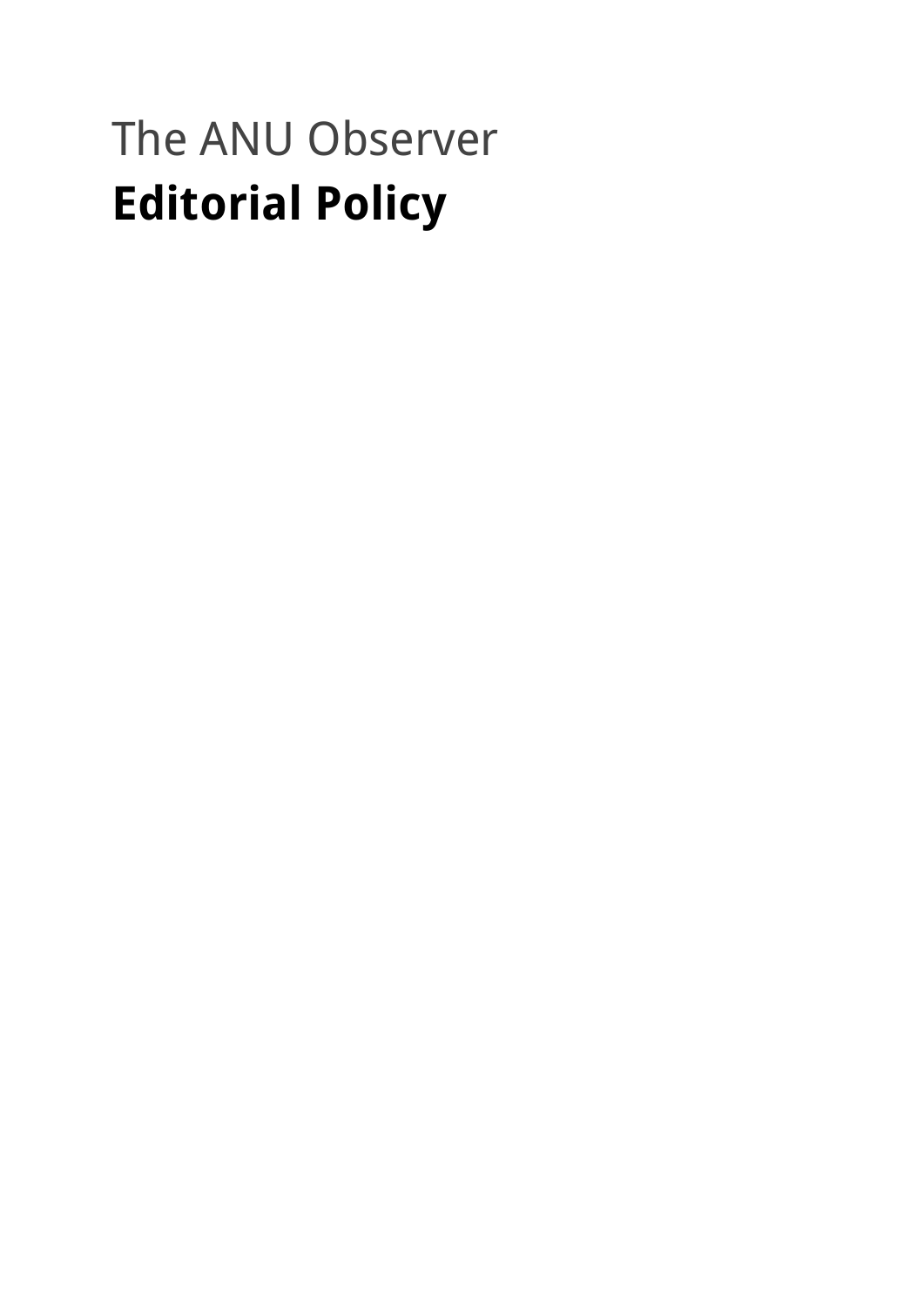# **1. Introduction**

# **2. Journalistic Standards**

### 2.1. Press Council

All written media produced under the ANU Observer masthead should aim to comply with the [Press Council Guidelines](http://www.presscouncil.org.au/advisory-guidelines/) and the [Press Council Principles](http://www.presscouncil.org.au/statements-of-principles/)

### 2.2. Sources and comments

### **2.2.1. On/Off Record Statements**

The reporter should always confirm whether comments made are on the record before printing. If the source does not clarify, the comments are assumed to be off the record. The reporter may later request the source provide on-record status to any comments.

#### **2.2.2. Public Comments**

Comments made in the public sphere are considered automatically on the record, i.e. comments made in a public meeting, a publicly visible online forum, or a press release. To determine if a comment was made in the public sphere, consider whether any given person could have heard the comment if they wished.

#### **2.2.3. Source Protection**

The well-being of sources should always be considered. In such a case as a source provides information which may be harmful to the source if printed, the reporter should identify this with the source and confirm they understand the potential implications.

### **2.2.4. Anonymity**

Sources may be granted anonymity for their comments if requested. If a source asks for anonymity before or during the provision of comment or information, the source must be granted anonymity. If the source requests anonymity after provision of comment or information, the request must be brought to the Editors, who may decide.

# 2.3. Sourcing of facts and claims

### **2.3.1. Facts**

All facts reported in print must be the best possible representations of the true nature of a situation or occurrence. The reporter should go to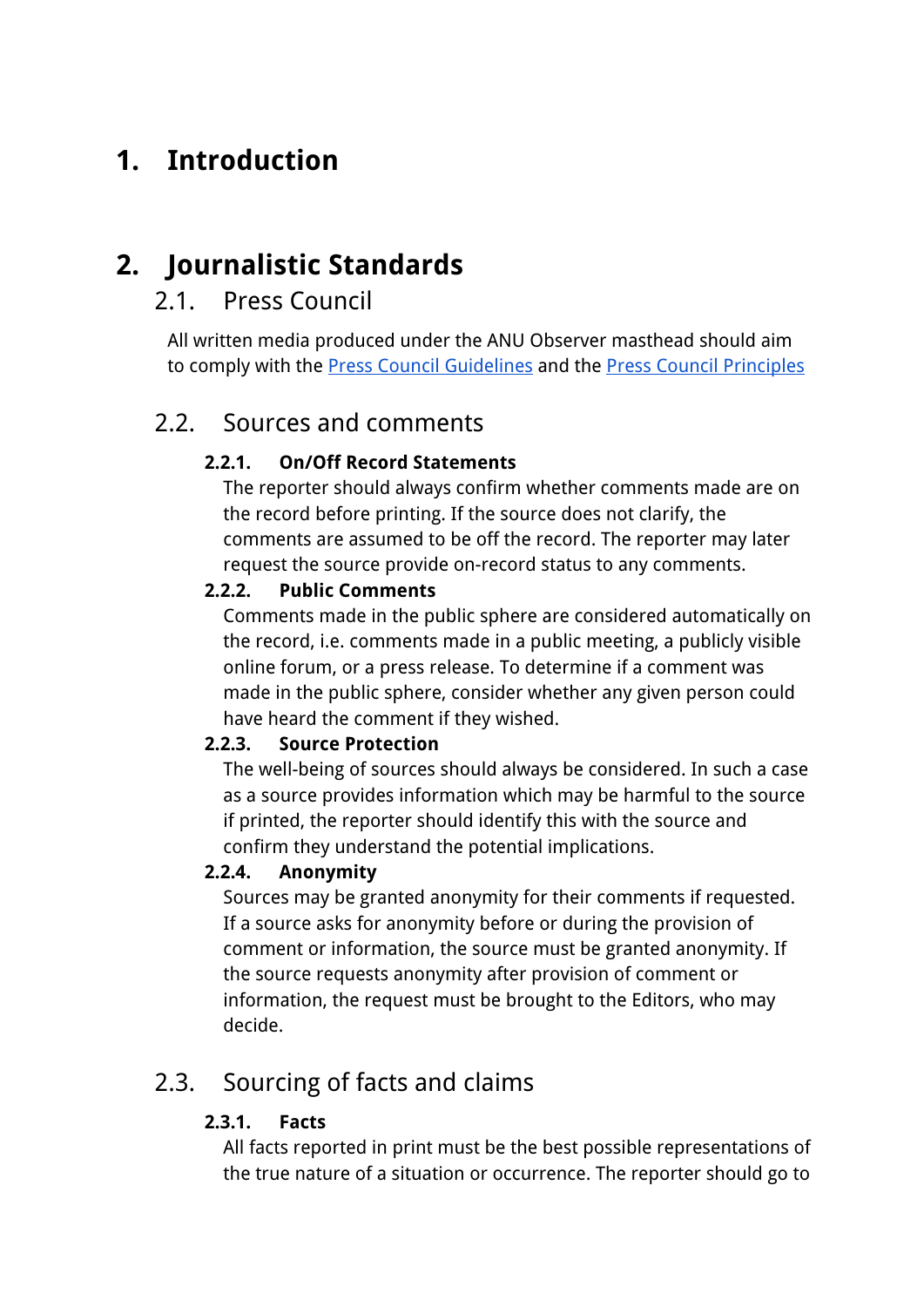all reasonable lengths to ascertain the accuracy of a fact. As a rule, facts should be verified through double-confirmation, that is, confirmed by two sources, both with reasonable access to the information, who have not themselves communicated or shared information. A fact which does not hold to this standard may be reported as 'unconfirmed', 'alleged', or 'reported', with the permission of an Editor.

#### **2.3.2. Claims**

Claims made by individuals, groups or organisations must be attributed to the source of those claims. All claims must be fact-checked by the reporter, and if claims are demonstrably untrue, this should be made clear in print.

#### **2.3.3. Generalities**

At times reporting may require discussion of the opinion or mood of a large, non-organised group, or the general public; i.e. "the crowd was restless and displeased", "attendees of the meeting were jubilant". In this case, the reporter may use best judgement to ascertain the details. As a rule, the reporter should avoid attributing anything more specific than a mood or tendency to a group without a spokesperson. For example "The post created controversy and backlash on the group ANU Stalkerspace" is acceptable, whereas "ANU Stalkerspace was highly critical of the post, and took issue with the use of derogatory language" is too specific.

### 2.4. Bias

#### **2.4.1. Identifying Bias**

Reporters and Editors should always strive to identify bias in any work, including but not limited to:

- Emotive arguments made in the voice of the Reporter
- Not presenting the best possible form of the argument for a particular side
- Exclusion of facts or sources which aid a particular perspective

#### **2.4.2. Response to Bias**

If bias in an article is minor, the editor may simply identify and request the bias be removed. If bias is major, or if bias is not removed after identification, the reporter must be taken off the story, and the completion of the article assigned to another reporter.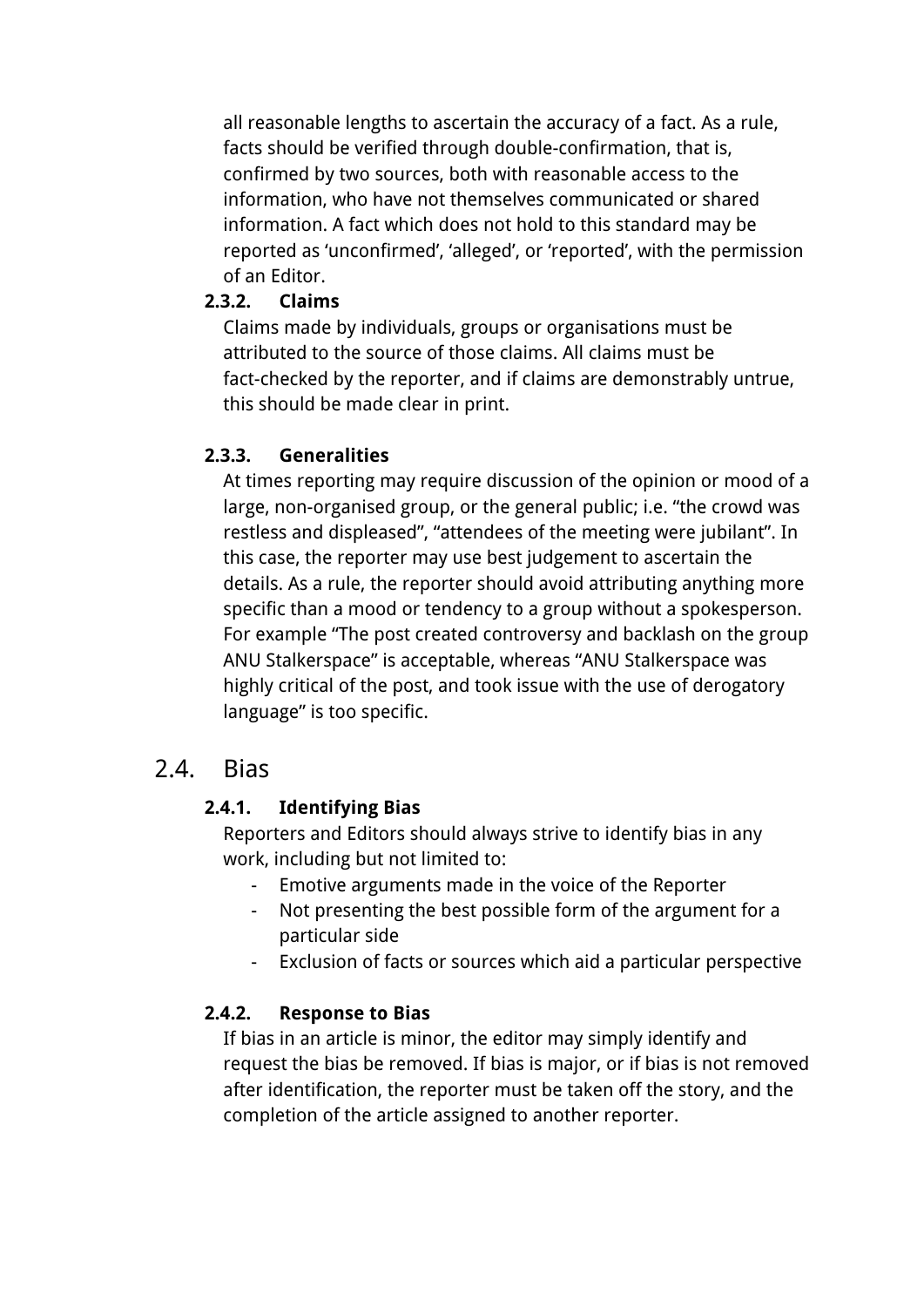# 2.5. Corrections

### **2.5.1. Validation**

Where an individual points out a factual error in a story, the reporter must consider whether the individual correcting the story has or could plausibly have better information than the sources used. The reporter may also further question the individual on the source of their information if it is not apparent. The reporter should also consider whether the individual has a personal interest in seeing the story altered per their correction. If the individual correcting has valid information and is not biased, the reporter must request an Editor correct the story.

### **2.5.2. Response**

The reporter should always respond to the individual offering a correction, either to confirm the correction has occurred, or explain why it hasn't. All corrections must be recorded.

# **3. Reporting Areas**

# 3.1. Areas of focus

Reporters should focus on the following areas of reporting that are of priority to Observer:

- ANU policy
- Halls of Residence
- Campus buildings and stores
- Student culture and community
- Higher education
- Substantive student politics

# 3.2. Areas avoided

The following areas are not encouraged as areas of investigation for Observer:

- Non-campus politics
- Individual students' academic misconduct etc.
- Drama, infighting, or personality conflict within student organisations that does not substantively impact the student community at large
- Any matters relating to other campus media organisations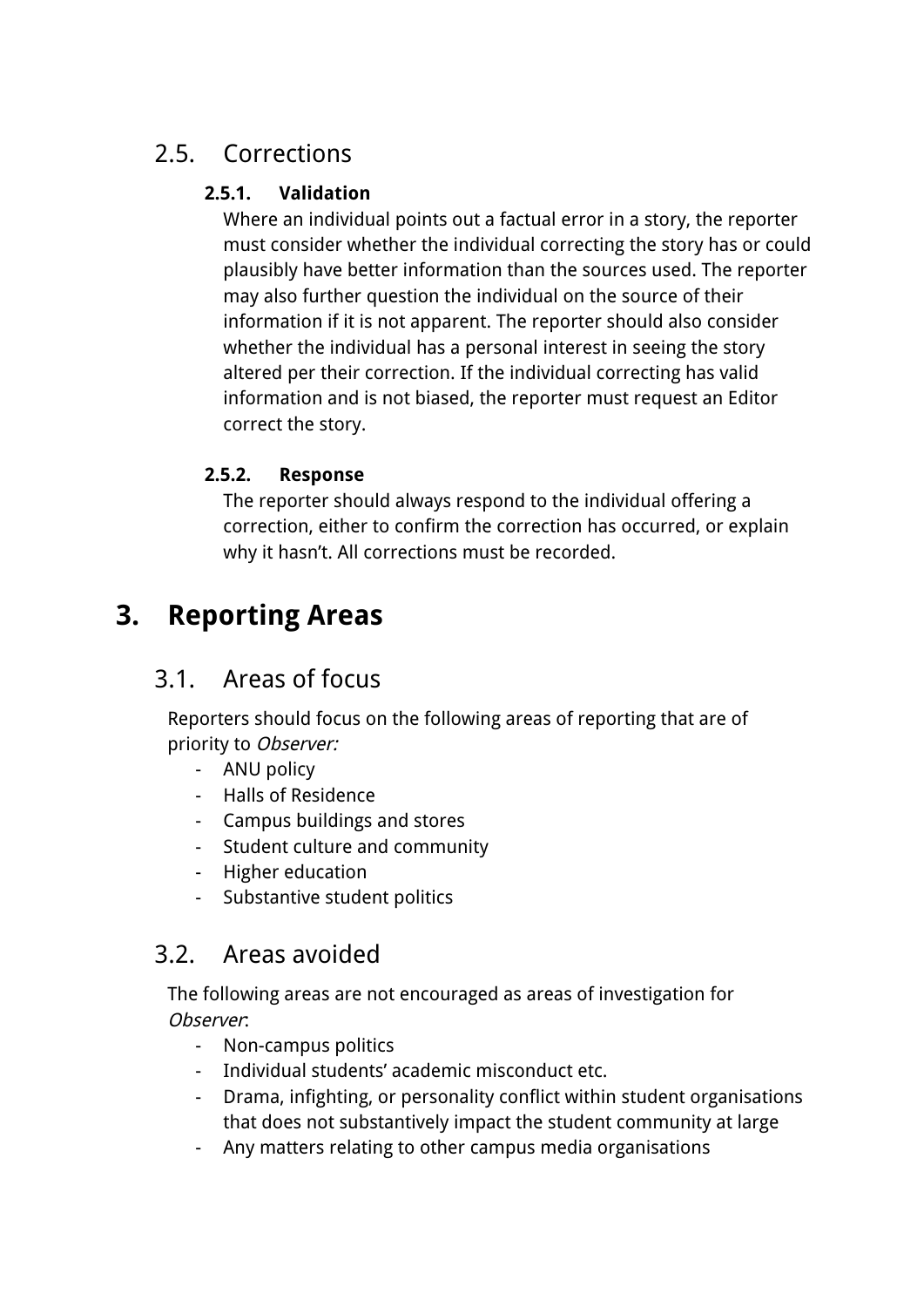# **4. Media Approval**

### 4.1. Formal Approval

- 4.2. An article may be approved for publication by any Editor
- 4.3. All Editors must be made aware of an article before publication
- 4.4. Any Editor may veto initial approval of an article, at which time the article must be put to a vote of Editors. The article requires a simple majority to be published.

# 4.5. Article Process

### **4.5.1. Initial Proof**

Once completed, an article must be proofed by a reporter or editor who did not write the article for grammar, spelling and other proof edits

### **4.5.2. Copy Edit**

The article must then be submitted to the relevant Editor for copy-editing. The Editor must consider structure and identify any bias.

### **4.5.3. Fact-Check**

An Editor or Reporter must fact-check all claims and facts made in the story.

### **4.5.4. Final Proof**

An Editor must make a final proof for grammar and spelling before approving the article for publication.

# **5. Conflicts of Interest**

# 5.1. What to Declare

- 5.1.1. Any person contributing to the production of published materials must declare all conflicts or potential conflicts of interest publically.
- 5.1.2. Conflicts of interest should be constantly updated as they arise.
- 5.1.3. In relation to news journalism, a conflict of interest is a situation where a writer's prior experience (mostly in an official capacity) has the potential to bias their writing on a particular subject. Declaring conflicts of interest avoids damaging Observer's journalistic credibility.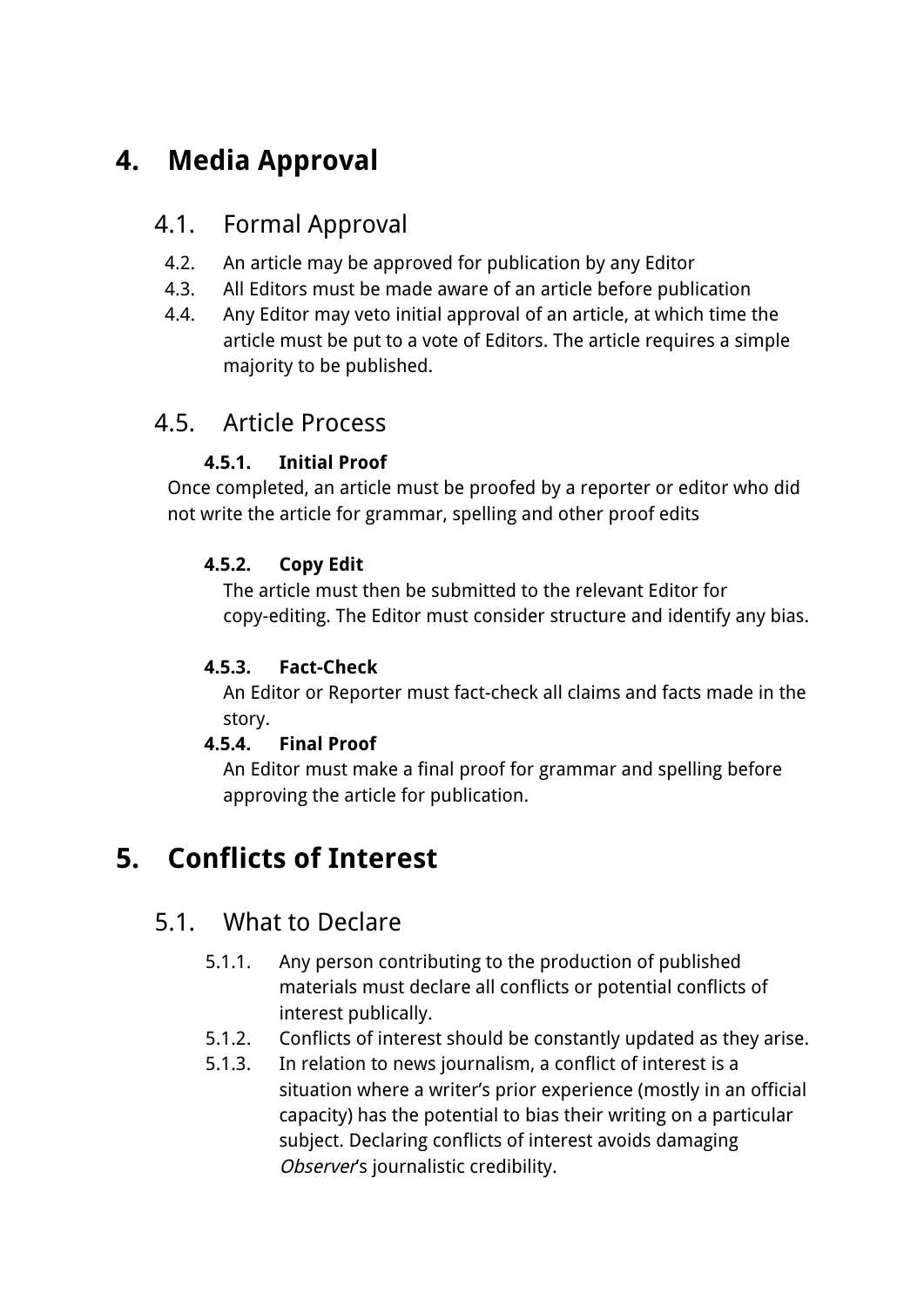- 5.1.4. Conflicts of interest must be considered for their potential, not their actuality in the situation. That is, an involvement which could be a conflict, in any circumstance, must be declared.
- 5.1.5. Conflicts of interest should be considered with regards to perception, not reality. Even if there is no actual conflict, the possible perception of one is a legitimate reason to act on the conflict.
- 5.1.6. Where possible, the reporter should avoid writing articles in which they have a conflict. If conflict is identified after the story has begun, it should if reasonable be assigned to another reporter.
- 5.1.7. Where unavoidable, conflicts should be declared in a disclaimer at the end of an article.
- 5.1.8. Issues which require conflicts of interest include, but are not limited to:
	- Membership of political organisations at any level
	- Membership of clubs or any other student organisations
	- Past or current residence at an ANU hall of residence
	- Close personal relationships with any person heavily involved in reportable areas of student life

# 5.2. Form of Declaration

Conflict of Interest declarations should be published in full on the ANU Observer website. Any conflicts specific to an article should be included at the end of that article.

# **6. Conduct of Reporters**

### 6.1. Interviews and Meetings

- 6.1.1. The reporter should remain calm, civil and respectful at all times in the course of their reporting.
- 6.1.2. No individual should be harshly questioned or pressed for comment if they appear incapacitated by stress, anxiety, or otherwise in a state in which questioning would cause undue harm.
- 6.1.3. Any individual has the right to refuse to speak to the reporter. The reporter should not question further an individual who has specifically demanded they not be questioned, except if that person is in a meeting or context in which they are specifically required to answer questions, i.e. delivering reports at SRC.